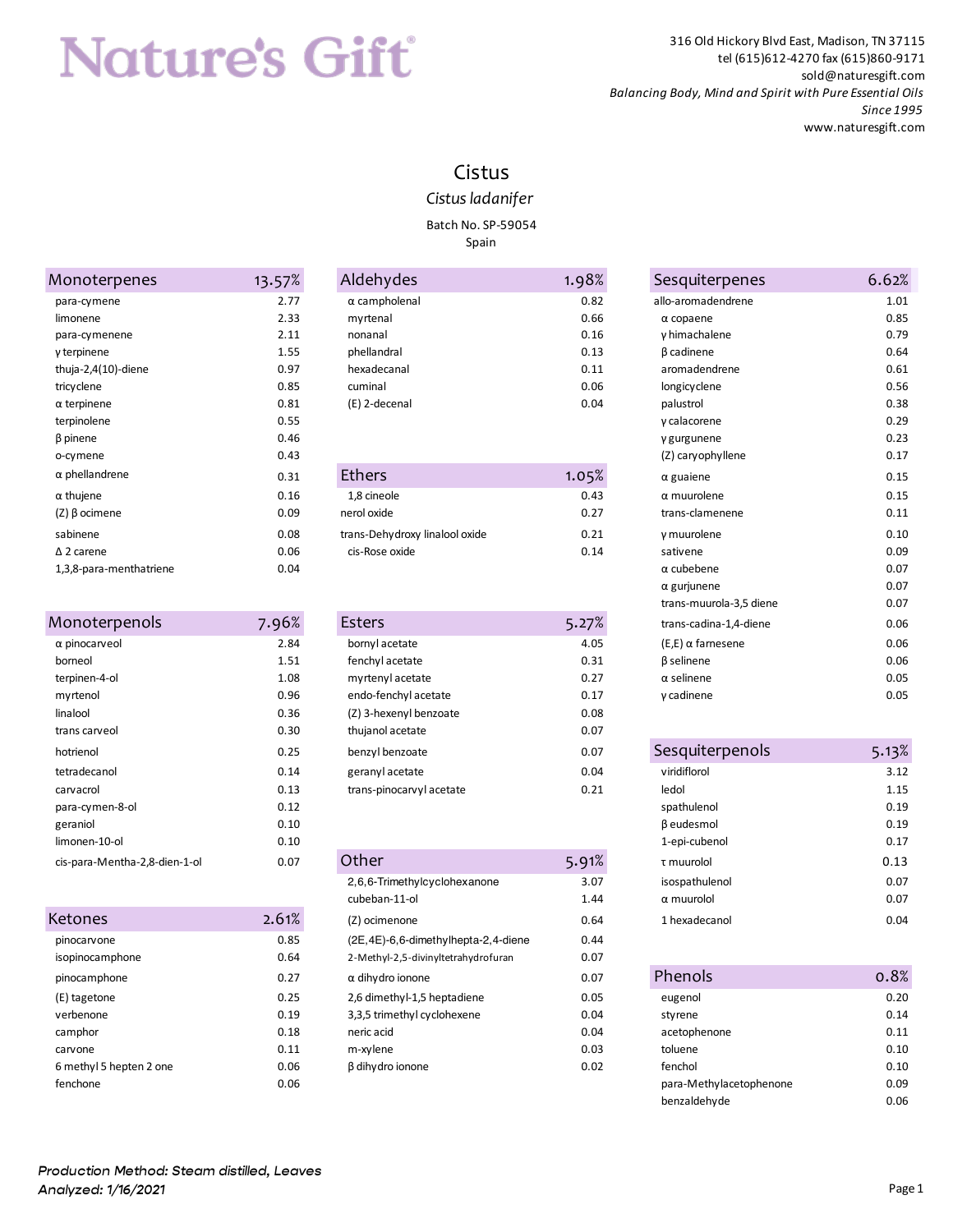

*Cistus (Cistus ladanifer) SP-59054*

**1**



m

Essential Validation Services **1/2021**<br>Chromatograph image may be requested experiment of Essential Validation Services.

- *- Essential Oil testing is performed by using qualitative GC-MS. Method: SOP.T.01 Client Method - This report may not be published without the consent of Essential Validation Services.*
- *- Chromatograph image may be requested*
- *- This report is valid for 1 year from the analyzed date*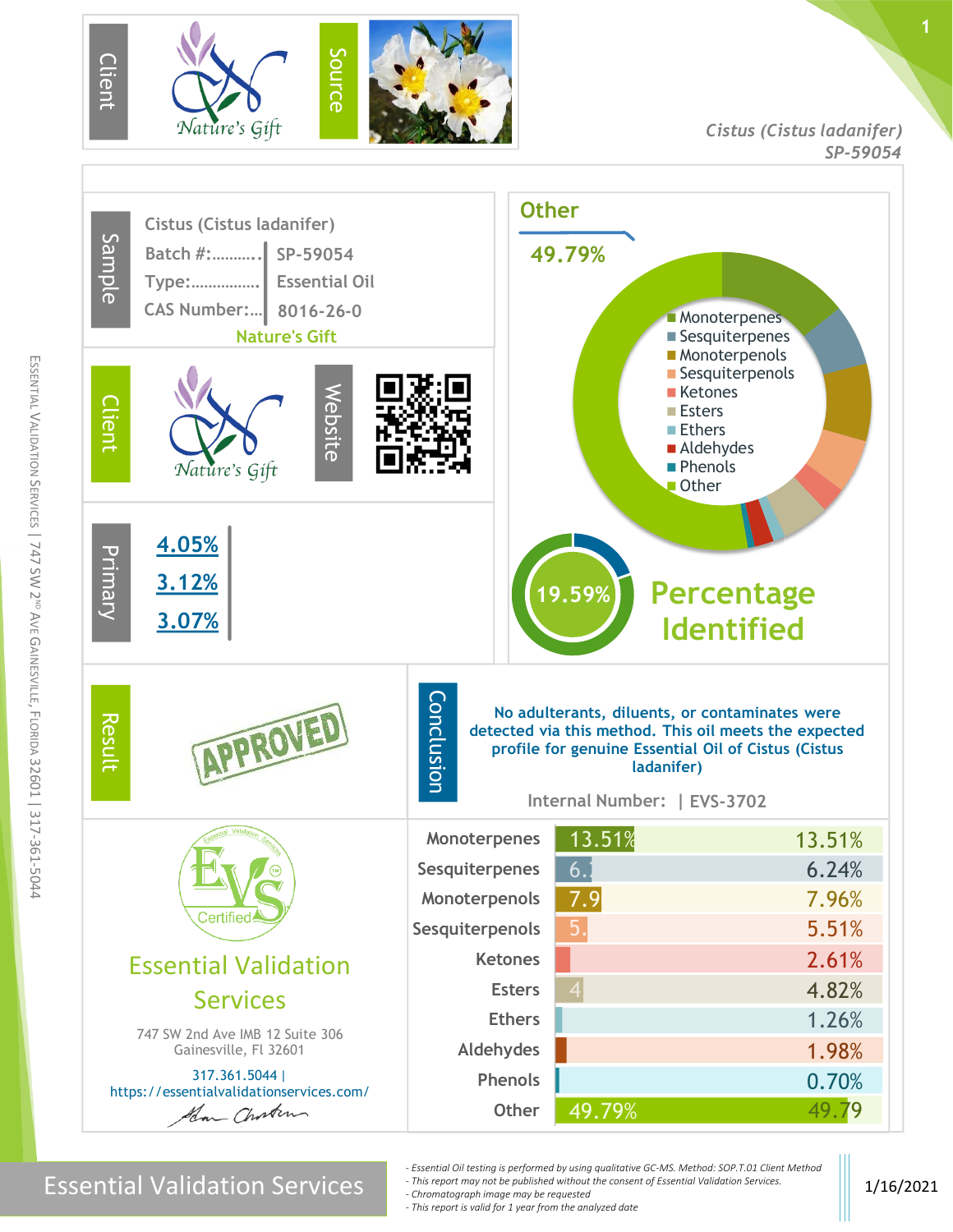



#### *Cistus (Cistus ladanifer)*

**2**

| <b>Total Percentage</b> |           | 19.59% |                                                |                           |
|-------------------------|-----------|--------|------------------------------------------------|---------------------------|
| <b>Number</b>           | <b>RT</b> | Area % | <b>Compound Name</b>                           | <b>Chemical Family</b>    |
| 1                       | 30.60     | 0.02%  | 26.08 lonone <dihydro-beta-></dihydro-beta->   | 0.00                      |
| $\overline{2}$          | 6.33      | 0.03%  | m-Xylene                                       | Aliphatic Alcohol         |
| 3                       | 5.35      | 0.04%  | 3.60 Cyclohexene<3,3,5-trimethyl->             | 0.00                      |
| 4                       | 17.23     | 0.04%  | 1, 3, 8-para-Menthatriene                      | Monoterpene               |
| 5                       | 23.30     | 0.04%  | $(E)$ -2-Decenal                               | Monoterpene Aldehyde      |
| 6                       | 27.10     | 0.04%  | Neric acid                                     | Monoterpene Acid          |
| $\overline{7}$          | 28.43     | 0.04%  | Geranyl acetate                                | <b>Monoterpene Ester</b>  |
| 8                       | 47.34     | 0.04%  | 1-Hexadecanol                                  | Sesquiterpenol            |
| 9                       | 5.85      | 0.05%  | 2,6-Dimethyl-1,5-heptadiene                    | Alkadiene                 |
| 10                      | 33.17     | 0.05%  | alpha-Selinene                                 | Sesquiterpene             |
| 11                      | 34.28     | 0.05%  | gamma-Cadinene                                 | Sesquiterpene             |
| 12                      | 9.66      | 0.06%  | Benzaldehyde                                   | Simple Phenolic           |
| 13                      | 10.69     | 0.06%  | 6-Methyl-5-hepten-2-one                        | <b>Aliphatic Ketone</b>   |
| 14                      | 11.04     | 0.06%  | delta-2-Carene                                 |                           |
| 15                      | 15.24     | 0.06%  | Fenchone                                       | <b>Monoterpene Ketone</b> |
| 16                      | 22.30     | 0.06%  | Cuminal                                        | Monoterpene Aldehyde      |
| 17                      | 33.64     | 0.06%  | (E,E)-alpha-Farnesene                          | Sesquiterpene             |
| 18                      | 33.75     | 0.06%  | beta-Selinene                                  | Sesquiterpene             |
| 19                      | 34.64     | 0.06%  | trans-Cadina-1,4-diene                         | Sesquiterpene             |
| 20                      | 7.64      | 0.07%  | 2-Methyl-2,5-divinyltetrahydrofuran            | Furan                     |
| 21                      | 17.37     | 0.07%  | cis-para-Mentha-2,8-dien-1-ol                  | Monoterpenol              |
| 22                      | 24.63     | 0.07%  | 19.98 Thujanol acetate<3->                     | 0.00                      |
| 23                      | 27.02     | 0.07%  | alpha-Cubebene                                 | Sesquiterpene             |
| 24                      | 29.55     | 0.07%  | alpha-Gurjunene                                | Sesquiterpene             |
| 25                      | 29.76     | 0.07%  | 25.10 Ionone <dihydro-alpha-></dihydro-alpha-> | 0.00                      |
| 26                      | 31.27     | 0.07%  | trans-Muurola-3,5-diene                        | Sesquiterpene             |
| 27                      | 38.45     | 0.07%  | Isospathulenol                                 | Sesquiterpenol            |
| 28                      | 38.98     | 0.07%  | alpha-Muurolol                                 | Sesquiterpenol            |
| 29                      | 43.22     | 0.07%  | Benzyl benzoate                                | <b>Phenolic Ester</b>     |
| 30                      | 10.16     | 0.08%  | Sabinene                                       | Monoterpene               |
| 31                      | 36.15     | 0.08%  | (Z)-3-Hexenyl benzoate                         | <b>Monoterpene Ester</b>  |
| 32                      | 12.96     | 0.09%  | (Z)-beta-Ocimene                               | Monoterpene               |
| 33                      | 19.67     | 0.09%  | para-Methylacetophenone                        | <b>Simple Phenolic</b>    |
| 34                      | 28.88     | 0.09%  | Sativene                                       | Sesquiterpene             |
| 35                      | 3.75      | 0.10%  | <b>Toluene</b>                                 | <b>Simple Phenolic</b>    |

## $\text{Essen}$  Essential Validation Services 116 February of the sump is performed by using quantum ve SC-NIS. Method, Services Inc. 101 Chent Method

*- Essential Oil testing is performed by using qualitative GC-MS. Method: SOP.T.01 Client Method - This report may not be published without the consent of Essential Validation Services.*

*- Chromatograph image may be requested*

*- This report is valid for 1 year from the analyzed date*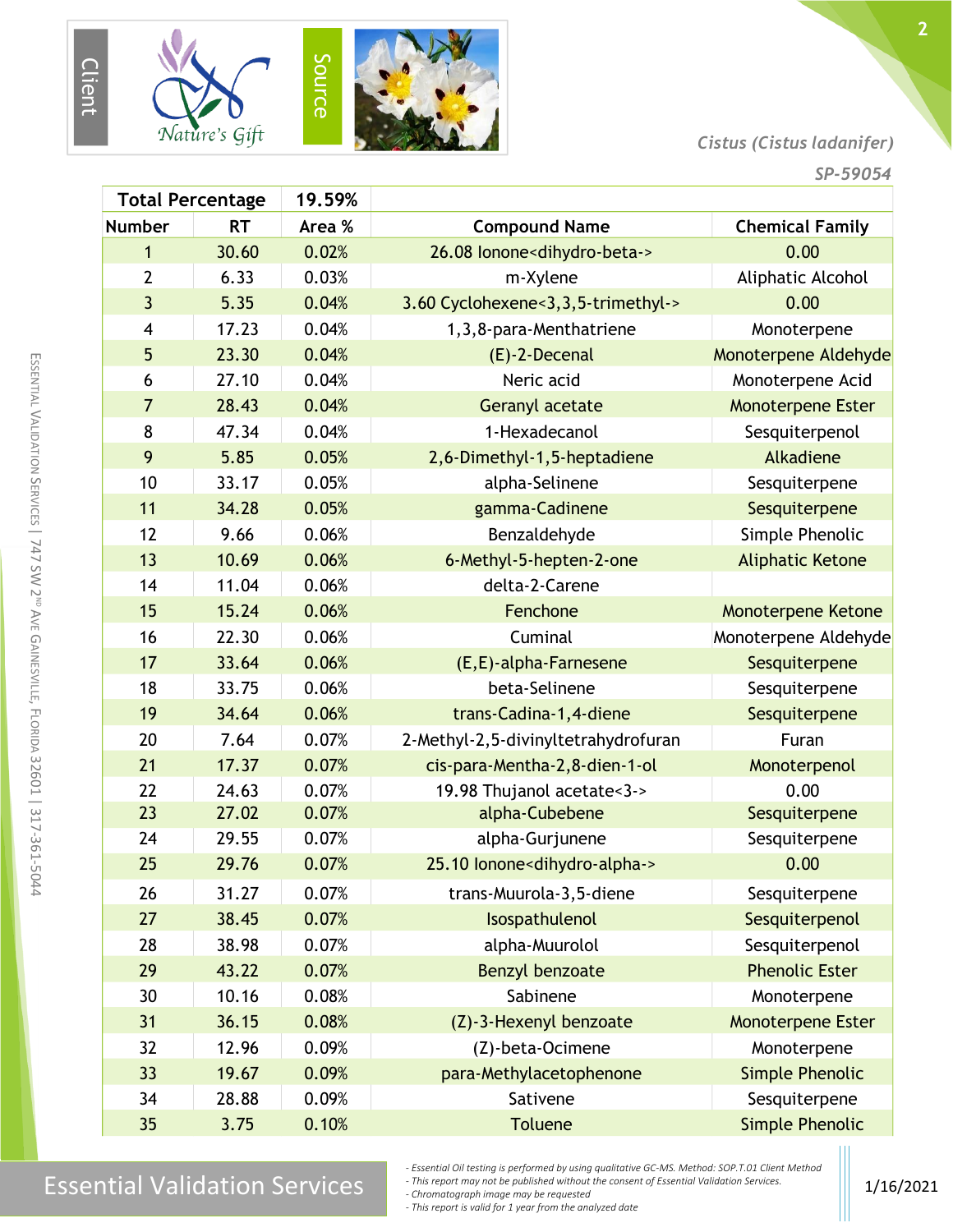





*Cistus (Cistus ladanifer)*

| <b>Number</b> | <b>RT</b> | Area % | <b>Compound Name</b>                  | <b>Chemical Family</b>    |
|---------------|-----------|--------|---------------------------------------|---------------------------|
| 36            | 16.66     | 0.10%  | Fenchol                               | <b>Simple Phenolic</b>    |
| 37            | 22.81     | 0.10%  | Geraniol                              | Monoterpenol              |
| 38            | 24.47     | 0.10%  | 19.67 Limonen-10-ol                   | 0.00                      |
| 39            | 32.35     | 0.10%  | gamma-Muurolene                       | Sesquiterpene             |
| 40            | 14.15     | 0.11%  | Acetophenone                          | <b>Simple Phenolic</b>    |
| 41            | 22.38     | 0.11%  | Carvone                               | Monoterpene Ketone        |
| 42            | 34.20     | 0.11%  | trans-Calamenene                      | Sesquiterpene             |
| 43            | 45.90     | 0.11%  | Hexadecanal                           | Sesquiterpene Aldehyde    |
| 44            | 19.83     | 0.12%  | para-Cymen-8-ol                       | Monoterpenol              |
| 45            | 23.87     | 0.13%  | Phellandral                           | Monoterpene Aldehyde      |
| 46            | 24.95     | 0.13%  | Carvacrol                             | Monoterpenol              |
| 47            | 38.86     | 0.13%  | T-Muurolol                            | Sesquiterpenol            |
| 48            | 7.03      | 0.14%  | <b>Styrene</b>                        | Phenylpropanoid           |
| 49            | 16.31     | 0.14%  | cis-Rose oxide                        | Monoterpene Ether         |
| 50            | 40.26     | 0.14%  | <b>Tetradecanol</b>                   | Monoterpenol              |
| 51            | 30.96     | 0.15%  | alpha-Guaiene                         | Sesquiterpene             |
| 52            | 33.32     | 0.15%  | alpha-Muurolene                       | Sesquiterpene             |
| 53            | 8.32      | 0.16%  | alpha-Thujene                         | Monoterpene               |
| 54            | 16.09     | 0.16%  | <b>Nonanal</b>                        | Aliphatic Aldehyde        |
| 55            | 21.70     | 0.17%  | 16.57 Fenchyl acetate <endo-></endo-> | 0.00                      |
| 56            | 30.02     | 0.17%  | cis-Caryophyllene                     | Sesquiterpene             |
| 57            | 38.27     | 0.17%  | 1-epi-Cubenol                         | Sesquiterpenol            |
| 58            | 17.89     | 0.18%  | Camphor                               | <b>Monoterpene Ketone</b> |
| 59            | 20.69     | 0.19%  | Verbenone                             | Monoterpene Ketone        |
| 60            | 36.30     | 0.19%  | Spathulenol                           | Sesquiterpenol            |
| 61            | 39.23     | 0.19%  | beta-Eudesmol                         | Sesquiterpenol            |
| 62            | 27.19     | 0.20%  | Eugenol                               | Phenylpropanoid           |
| 63            | 10.90     | 0.21%  | trans-Dehydroxy linalool oxide        | Monoterpene Ether         |
| 64            | 25.35     | 0.21%  | trans-Pinocarvyl acetate              | <b>Monoterpene Ether</b>  |
| 65            | 32.22     | 0.23%  | gamma-Gurjunene                       | Sesquiterpene             |
| 66            | 16.00     | 0.25%  | Hotrienol                             | Monoterpenol              |
| 67            | 17.94     | 0.25%  | (E)-Tagetone                          | Monoterpene Ketone        |
| 68            | 18.25     | 0.27%  | Nerol oxide                           | Monoterpene Ether         |
| 69            | 18.53     | 0.27%  | Pinocamphone                          | Monoterpene Ketone        |
| 70            | 25.96     | 0.27%  | Myrtenyl acetate                      | Monoterpene Ester         |
| 71            | 34.94     | 0.29%  | gamma-Calacorene                      | Sesquiterpene             |

E

*- This report may not be published without the consent of Essential Validation Services.*

*- Chromatograph image may be requested*

*- This report is valid for 1 year from the analyzed date*

*<sup>-</sup> Essential Oil testing is performed by using qualitative GC-MS. Method: SOP.T.01 Client Method*